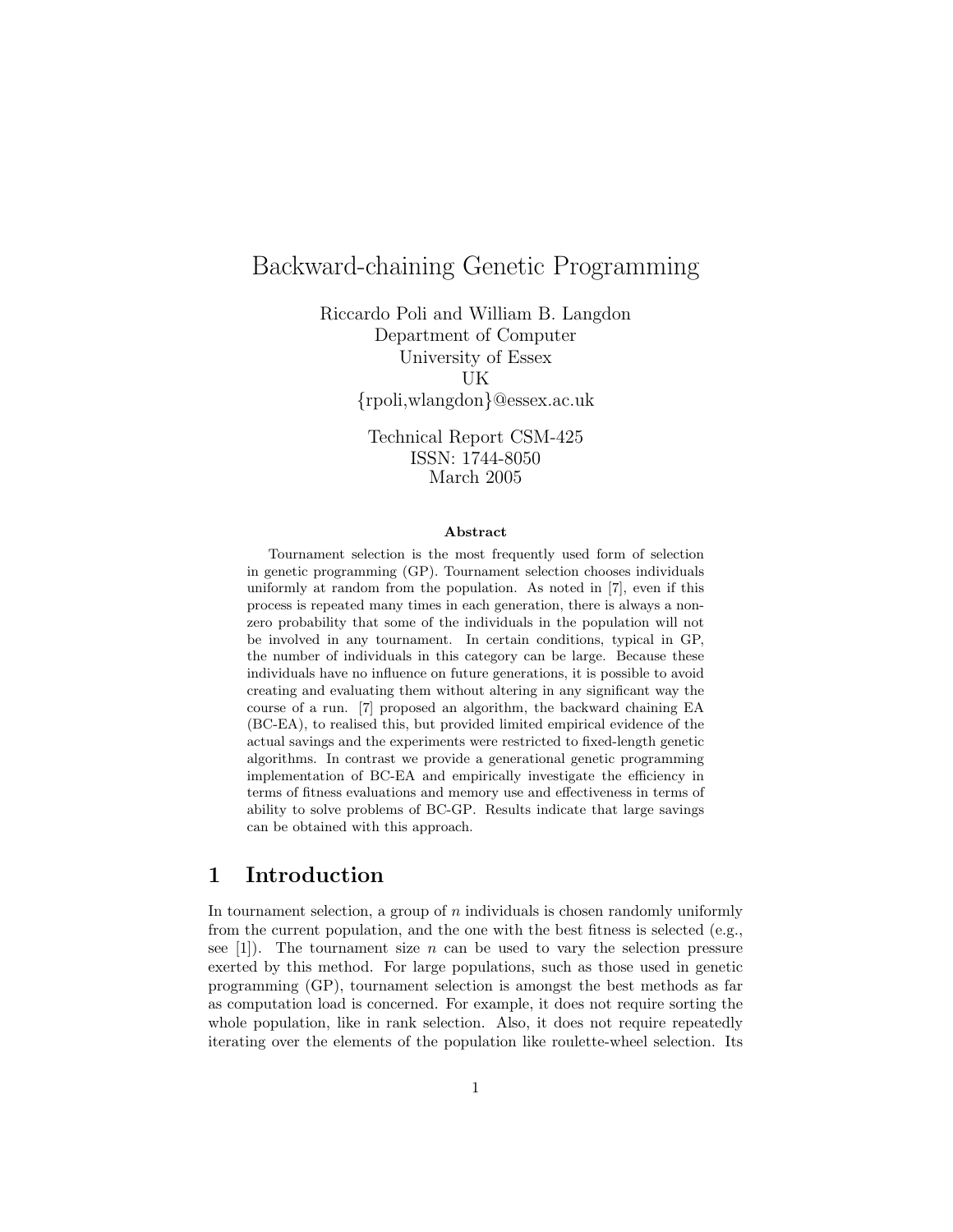efficiency and simplicity are probably the reasons why tournament selection is currently the most popular form of selection in GP.

In a generational GP system with a population of size  $M$ , where crossover is performed with probability  $p_c$  while mutation is performed with probability  $1-p_c$ , the average number of selection steps required to form a new generation is  $M(1 + p_c)^{1}$ . So, creating a new generation requires drawing  $n(1 + p_c)M$ individuals uniformly at random (with resampling) from the current population. As highlighted by Poli in [7], an interesting side effect of this process is that not all individuals in a particular generation are necessarily sampled, and this is particularly true for small values of the tournament size n.

In general those individuals that do not get sampled by the selection process have no influence whatsoever on future generations. However, these individuals use up resources, e.g., CPU time, for their creation and evaluation. How many individuals should we expect not to take part in any tournaments? Is it possible to avoid generating such individuals? If so, can we avoid generating some of the parents and ancestors of such individuals, too? What sort of saving could we obtain by not creating any unnecessary individuals in a run?

In [7], a sound theoretical analysis based on Markov chains of the sampling behaviour of tournament selection was provided. This has given some answers the previous questions. In addition, [7] provided a general scheme, the Backward-Chaining Evolutionary Algorithm (BC-EA), to exploit the sampling deficiencies of tournament selection and reduce the number of fitness evaluations in an EA. However, [7] provided limited empirical evidence of the actual savings one can obtain from a BC-EA. In particular, the experiments were restricted to fixed-length genetic algorithms and a very limited evaluation of the actual problem-solving ability of BC-EAs as compared to corresponding standard EAs. Finally [7] gave only limited implementation details.

The results in [7] indicate that the greatest benefits of a BC-EA would be obtained when using very large populations, short runs and relatively small tournament sizes. These are the settings used frequently in genetic programming, particularly when attacking large real-world problems. So, a backward-chaining GP system would appear to have a great potential.

Here we empirically investigate a BC-EA implementation of genetic programming in terms of: efficiency of fitness evaluations, memory use and effectiveness in terms of ability to solve problems. Our results (cf. Section 4) indicate that the efficiency gains can be large.

In the next section we provide an extensive review of previous relevant work, describing in detail the main findings reported in [7], since this has inspired the present work. In Section 3 we present our system describing its implementation and evaluating its time and space complexity. In Section 4 we provide extensive experimental evidence to assess the performance and behaviour of this system in comparison to the standard form of GP. Finally, in Section 5 we provide our

<sup>1</sup>This is valid in the typical situation where each genetic operator directly invokes the selection procedure to provide a sufficient number of parents for its application (e.g., twice in case of crossover) and the crossover operator returns one offspring after each application. Extending the calculation to other cases is trivial.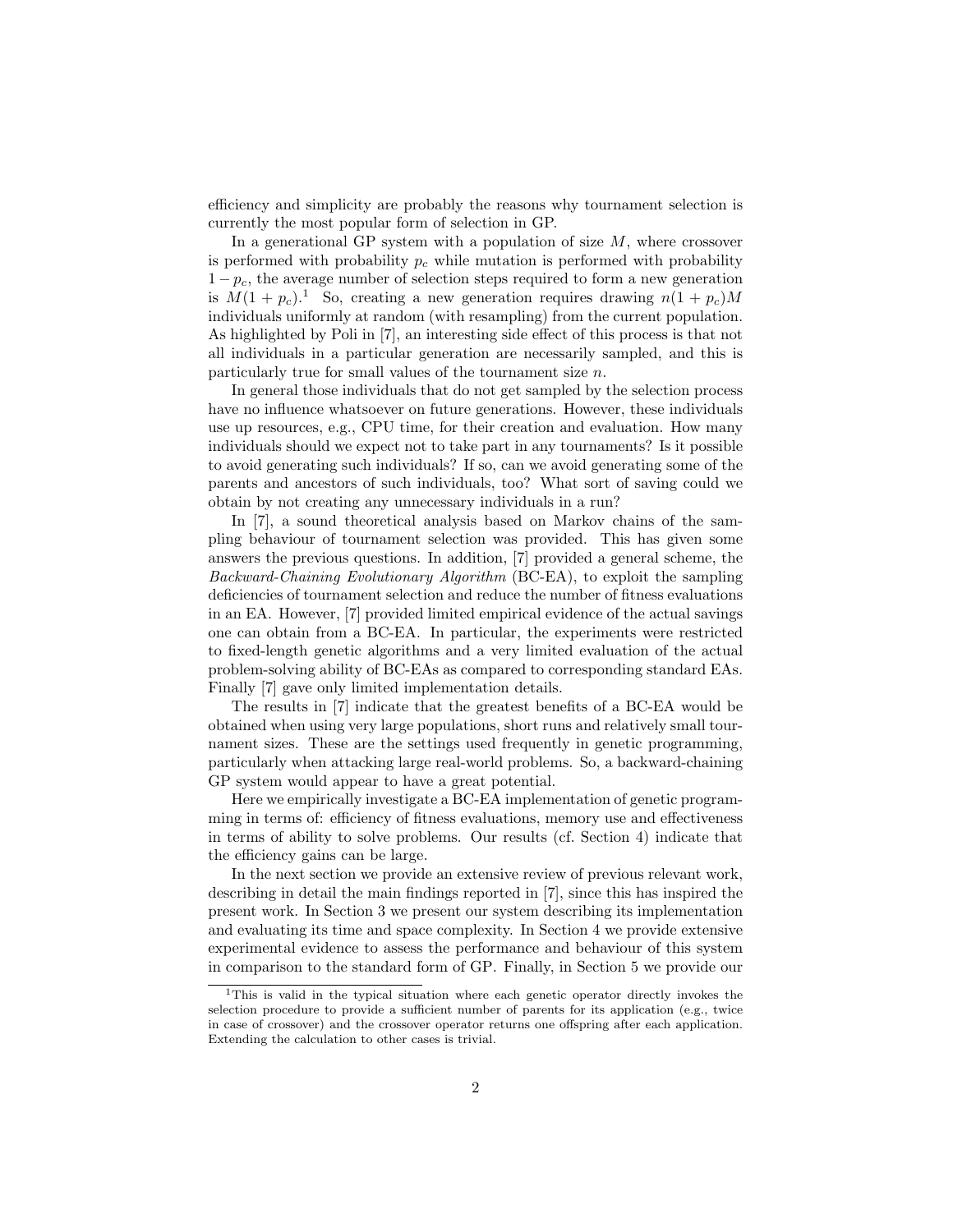conclusions.

## 2 Background

One of the main emphases of research on selection in EAs has been into loss of diversity. I.e. the proportion of individuals of a population that are not selected. In [2, 3, 6] different selection methods, including tournament selection, were analysed in depth mathematically.

It is important to understand the difference between not selecting and not sampling an individual in a particular generation. Not selecting refers to an individual that did not win any tournaments. This is exactly what research on the loss of diversity has concentrated on. Not sampling, instead, refers to an individual that did not participate in any tournament at all, simply because it was not sampled during the creation of the required tournament sets. The work on tournament selection reported in [7] focuses on individuals such as this. Because we build on [7], in the next two sub-sections we review the main ideas and relevant results of [7]. Section 2.1 shows for long runs up to 20% of individuals may be neglected in each generation. While for short runs or huge populations this can be up to  $40\%$  or more. Section 2.2 gives an algorithm, based on reversing the traditional evaluation order of genetic algorithms, which realises these potential savings.

### 2.1 Tournament Selection and the Coupon Collector

In [7] a connection between tournament selection and the coupon collection problem was proposed and analysed. In the Coupon Collection problem, every time a collector buys a certain product, a coupon is given to him. The coupon is equally likely to be any one of  $N$  types. In order to win a prize, the collector must have at least one coupon of each type. It is well known that on average a collector will have to buy  $E_N \approx N \log N$  products before he can expect to have a full set of coupons [4].

How is the process of tournament selection related to the Coupon Collection problem? We can imagine that the M individuals in the current population are  $N = M$  distinct coupons and that tournament selection will draw (with replacement)  $n(1 + p_c)M$  times from this pool of coupons. If  $n(1 + p_c)M$  $M \log M$  there may be a substantial number of individuals that selection did not sample. I.e. for small tournament sizes or large populations, many individuals (regardless of their fitness) will not be sampled.

Using other results on the coupon collection problem, [7] found that the expected number of distinct individuals sampled by tournament selection in one generation is approximately  $M(1 - e^{-n(1+p_c)})$ . So, assuming  $p_c = 0.5$ , for  $n = 2$  we should expect about 5% of the population to be neglected. For  $n = 3$ this drops to  $1\%$ , and becomes quickly negligible for bigger values of n. (Bigger savings are possible for a mutation-only algorithm.)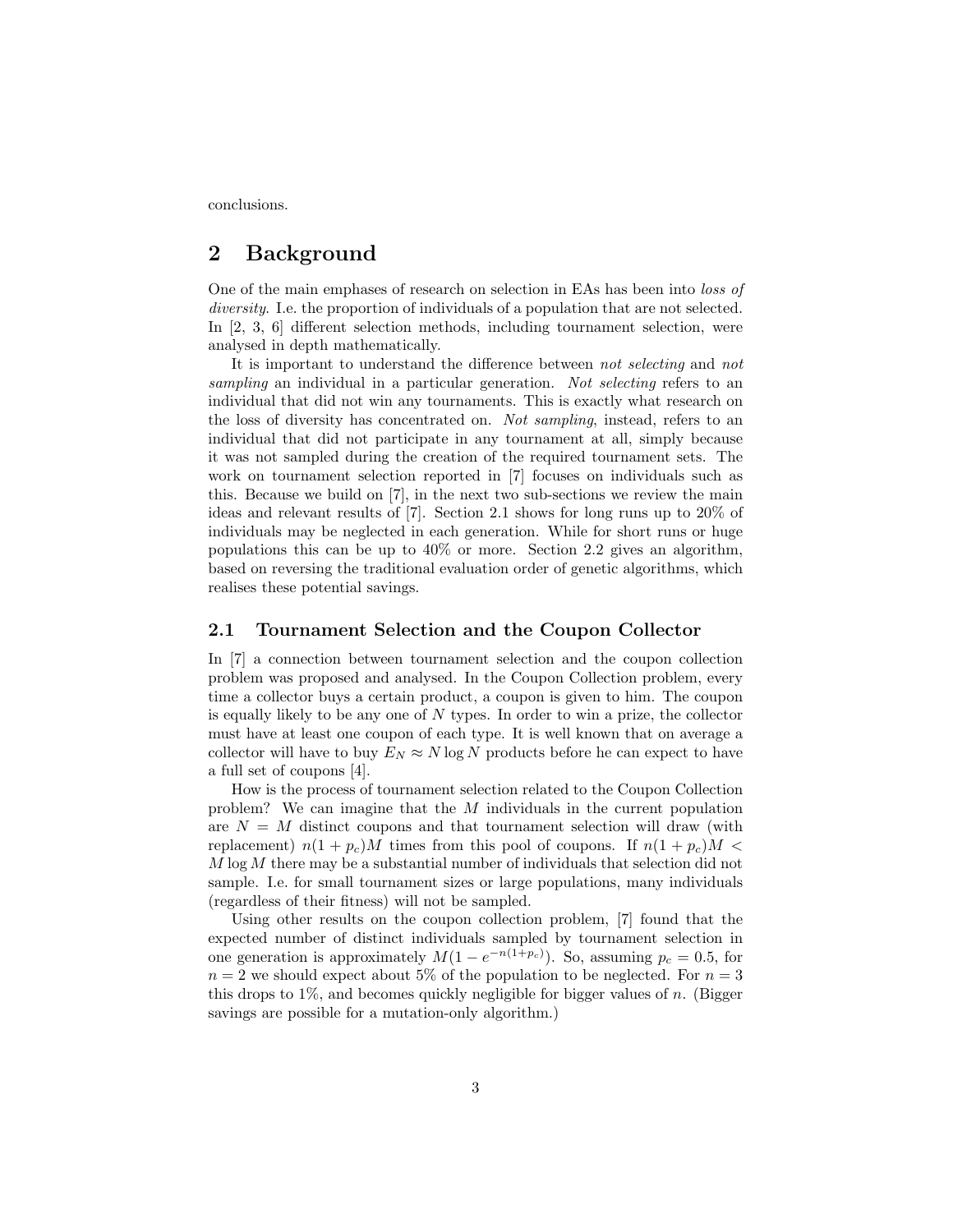This analysis suggests that saving substantial computational resources by avoiding the creation and evaluation of individuals which will be neglected by the tournament selection process may be possible only for low selection pressures. However, low selection pressures are quite common in GP practice, particularly when attacking hard, multi-modal problems which require extensive exploration of the search space before zooming the search onto any particular region. Also, much greater savings in computation are possible if we exploit the transient behaviour of tournament selection over multiple generations.

In [7] the sampling effects of tournament selection over multiple generations were analysed by defining and studying a more complex form of coupon collection problem: the iterated coupon collection problem. In the iterated coupon collection problem, the coupon set changes at regular intervals. Initially the collector is given a (possibly incomplete) set of  $m(0)$  old coupons. Each old coupon allows the collector to draw  $\mu$  new coupons. So, he can perform a total of  $\mu m(0)$  trials, which will produce a set of  $m(1)$  distinct coupons from the new set. The coupon set now changes, and the player performs  $\mu m(1)$  trials to gather as many as possible new distinct coupons. And so on.

The iterated coupon collector problem is a model for what tournament selection will do over multiple generations in a generational system. The connection is simple. Suppose we were interested in knowing the genetic makeup and fitness of  $m(0)$  individuals in a particular generation,  $G<sup>2</sup>$  These are like the initial set of old coupons given to the player. Clearly, in order to create such individuals, we will need to know who their parent(s) were. On average, this will require running  $m(0)(1 + p_c)$  tournaments to select such parents. In each tournament we randomly pick n individuals from generation  $G-1$  (each distinct individual in that generation is equivalent to a coupon in the new coupon set). After,  $nm(0)(1+p_c)$  such trials we will be in a position to determine which individuals in generation  $G-1$  will contribute to generation G. Let  $m(1)$  be their number. These  $m(1)$  individuals are the equivalent of the new set of coupons the collector has gathered. We can now perform  $nm(1)(1 + p_c)$  trials to determine which individuals in generation  $G - 2$  (the new coupon set) will contribute to future generations. Let  $m(2)$  be their number. The process continues until we reach the initial random generation.

The quantities  $m(t)$  for  $t = 0, 1, ...$  are stochastic variables. Their probability distributions are necessary in order to evaluate the sampling behaviour of tournament selection over multiple generations. These can be obtained by modelling the iterated coupon collection problem as a Markov chain. This was done in [7] where it was shown that under very mild conditions  $(|n(1+p_c)| > 1)$ the transition matrix for the chain is ergodic, and therefore the probability distributions of  $m(t)$  converges towards a limit distribution which is independent from the initial conditions. I.e., after a transient phase, the expected value of  $m(t)$  converges to a constant value.

In other words, for large G it is almost irrelevant whether  $m(0)$  is as small

<sup>&</sup>lt;sup>2</sup>Interesting choices for  $m(0)$  would include  $m(0) = 1$  and  $m(0) = M$ , while we could think of G as the number of generations we are prepared to run our EA for.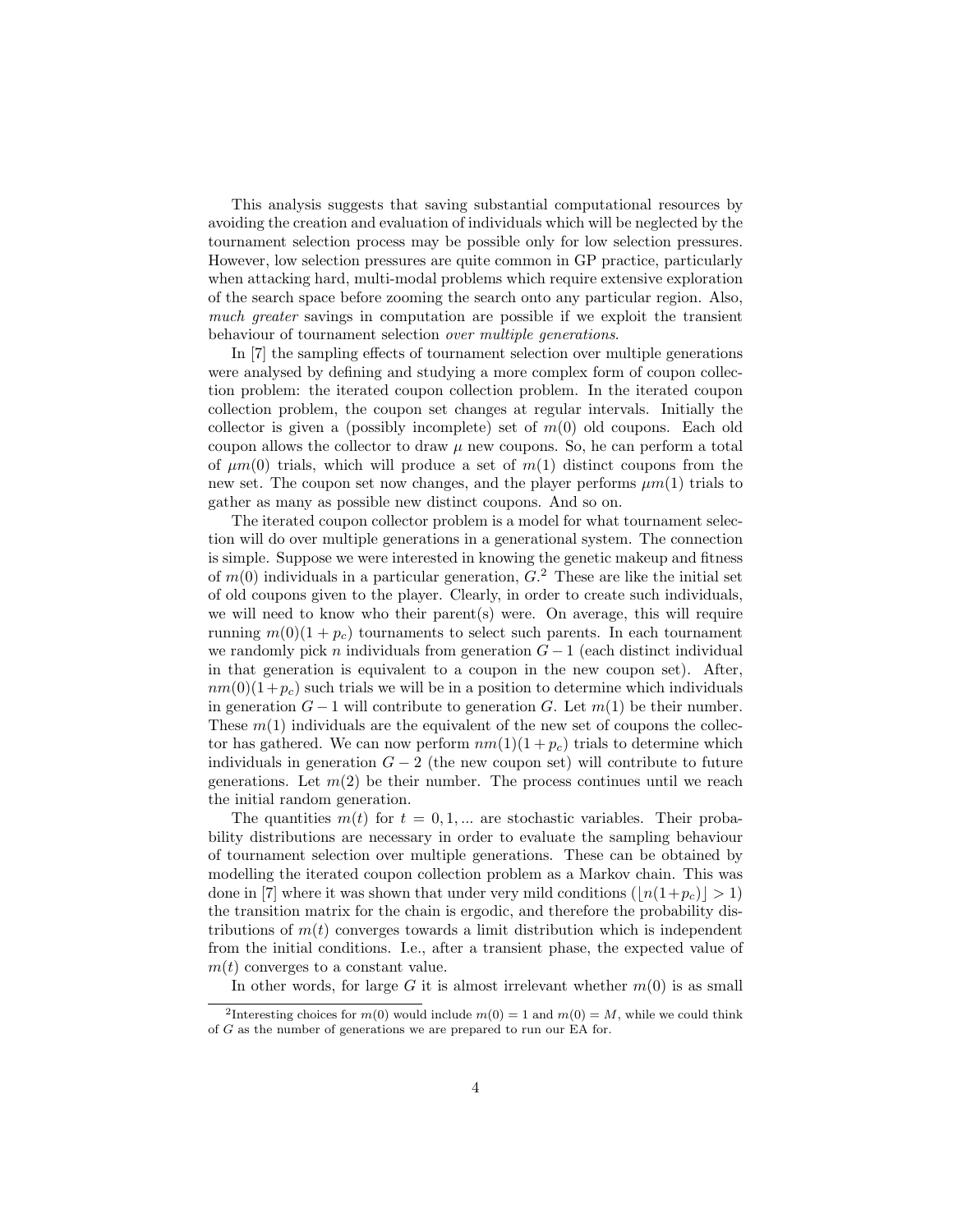as 1 or as large as  $M$  as far as the total number of individuals not sampled by tournament selection is concerned. For small values of  $G$ , however, the transient of the chain is what one needs to focus on. Generally, both are provided by the theory but one needs to be able to numerically compute the eigenvalues and eigenvectors of the transition matrix. Unfortunately, when the population is large (e.g.  $M > 1000$  or so), this calculation becomes computationally very heavy and errors tend to accumulate significantly. So, in these cases, only empirical investigations can precisely assess behaviour.

Theory and empirical studies in [7] indicated that under some conditions, for long runs, up to 20% of individuals may be neglected in each generation. Furthermore, in runs where the duration of the transient is of the same order of magnitude as the maximum number of generations  $G$ , there are conditions when  $40\%$  or more individuals are unnecessary.

### 2.2 Efficient tournament selection and backward chaining EAs

From a practical perspective, the question is: how can we modify an EA to achieve a computational saving from not evaluating and creating individuals not sampled by selection? The idea proposed in [7] is to reorder the different phases of an EA. These are: a) the choice of genetic operator to use to create a new individual, b) the formation of a random pool of individuals for the application of tournament selection, c) the identification of the winner of the tournament (parent) based on fitness, d) the execution of the chosen genetic operator, and e) the evaluation of the fitness of the resulting offspring. (Phases (b) and (c) are repeated once for mutation and twice for crossover. I.e. as many times as the arity of the genetic operator chosen in phase (a).)

The genetic makeup of the individuals is required only in phases (d), (c) and (e), but not (a) and (b). So, it is possible to change the order in which we perform these phases without affecting the behaviour of our algorithm. For example, we can first iterate phases (a) and (b) as many times as needed to create a full new generation (of course, memorising all the decisions taken), and then iterate phases  $(c)$ – $(e)$ . Indeed, this idea was used in [8] for the purposed on speeding up genetic programming fitness evaluation. The approach there was to estimate the fitness of the individuals involved in the tournaments by evaluating them on a subset of the fitness cases available. On the basis of this estimate, it was often possible to determine which individuals would win most tournaments with a small error probability. These tournaments could therefore be decided quickly, while only in a subset of tournaments individuals ended up being evaluated using all fitness cases.

In fact, one can even go further as proposed in [7]. If we fix in advance the maximum number of generations  $G$  we are prepared to run our EA for, phases (a) and (b) can be iterated not just for one generation but for a whole run from generation 0 to generation G. Then we iterate phases  $(c)$ – $(e)$  as required.

Clearly the iteration of phases (a) and (b) over multiple generations induces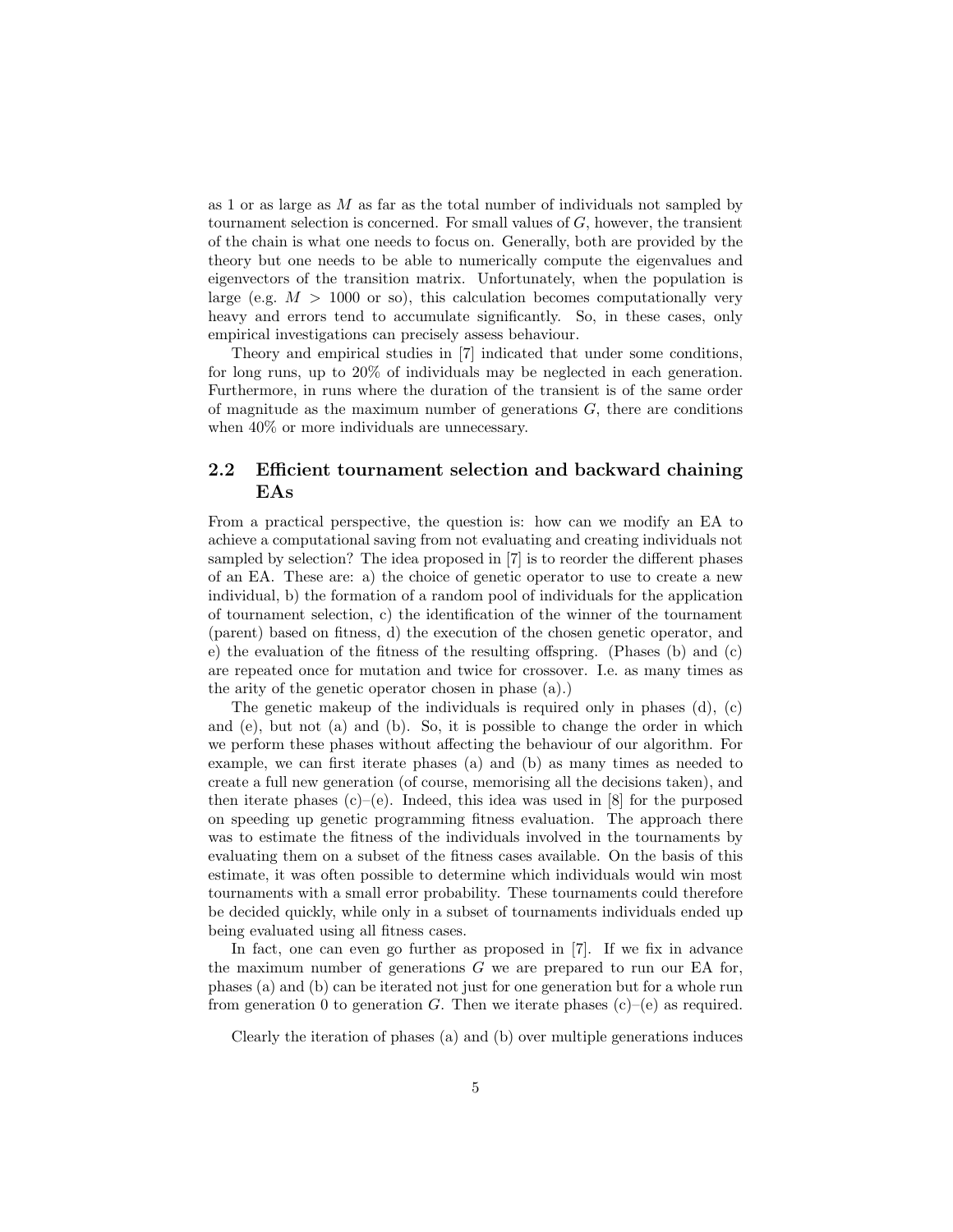

Figure 1: Example of graph structure induced by tournament selection in a population of  $M = 6$  individuals run for  $G = 3$  generations using a tournament size  $n = 2$  and  $p_c = 1/3$ . Nodes with four incoming links were created by crossover. The remaining nodes were created by either mutation or reproduction. Shaded nodes are the potential "ancestors" involved in the creation of the first individual in generation G.

a graph structure containing  $(G+1)M$  nodes representing all the individuals to be evolved during the run and where edges connect each individual to the individuals which were involved in the tournaments necessary to select the parents of such an individual. For example, Figure 1 shows a possible graph structure induced by tournament selection.

If we are interested in calculating and evaluating  $m(0)$  individuals in the population at generation  $G$ , maximum efficiency can be achieved by considering (flagging for evaluation) only the individuals which are directly or indirectly connected with those  $m(0)$  individuals. For example, if in Figure 1 we were interested only in the first individual in the last generation, we would need to create and evaluate only that individual and its potential ancestors (shown with shaded nodes), which would produce a saving of 50% fitness evaluations. In general the problem of determining the possible ancestors of our  $m(0)$  individuals of interest can be solved with a trivial connected-component algorithm. Once the relevant sub-graph is detected, we can then proceed evaluating only the individuals in the sub-graph, from generation  $0$  to generation  $G$ .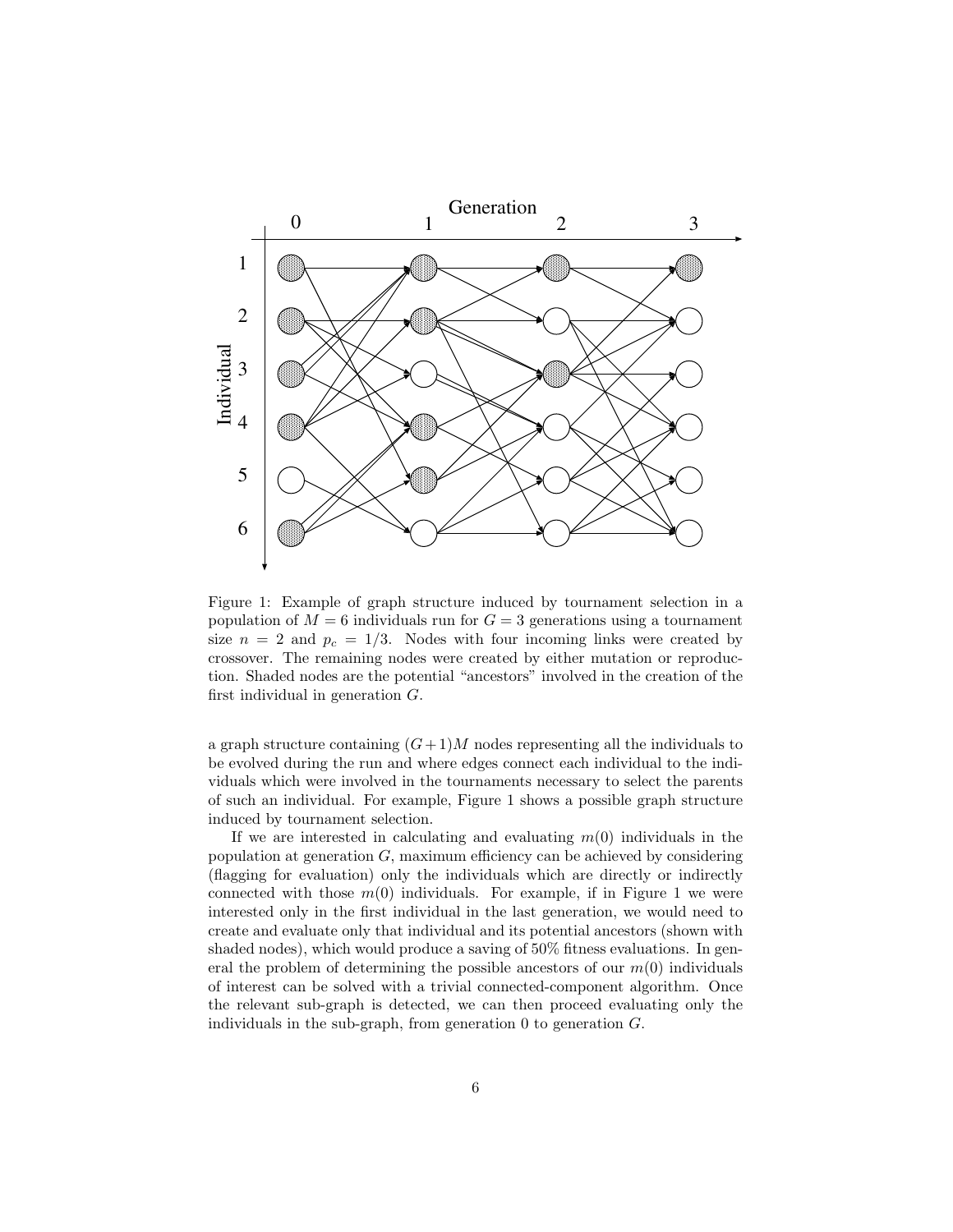The graph induced by tournament selection can be created without the need to know either what each individual (node) represents or its fitness. So, one might ask whether the construction and the evaluation of the individuals in the sub-graph should simply be performed in the usual (forward) way, or whether it may be possible to instantiate the nodes in some different order and there would be any benefits associated with that. In [7] it was proposed to recursively proceed backward.

Here is the basic idea. Let us suppose we are interested in knowing the makeup of individual r in the population at generation  $G$ . In order to generate r we only need to know what operator to apply to produce it and what parents to use. In turn, in order to know which parents to use, we need to perform tournaments to select them. In each such tournaments we will need to know the makeup of  $n$  individuals from the previous generation (which of course, at this stage we may still not know). Let  $S = \{s_1, s_2, \ldots\}$  be the set of the individuals that we need to know in generation  $G-1$  in order to determine r. If we don't know the makeup of these individuals, we can recursively consider each of them as a subgoal. So, we determine which operator should be used to compute  $s_1$ , we determine which set of individuals at generation  $G-2$  is needed to do so, and we continue with the recursion. When we emerge from it, we repeat the process for  $s_2$ , etc. The recursion can terminate in one of two ways: a) we reach generation 0, in which case we can directly instantiate the individual in question by invoking the initialisation procedure, or b) the individual for which we need to know the genetic makeup has already been evaluated before. Once we have finished with  $r$  we repeat the same process for any other individuals of interest at generation G, one by one.

This algorithm is effectively a recursive depth-first traversal of the graph induced by tournament selection (c.f. Figure 1). While we traverse the graph, as soon as we are in a position to know the genetic makeup of a node encountered we invoke the fitness evaluation procedure. An EA running in this mode is a Backward-Chaining EA (BC-EA).

Irrespectively of the problem being solved and the parameter settings used, because the decisions as to which operator to adopt to create a new individual and which elements of the population to use for a tournament are random, statistically this version of the algorithm is almost identical to a standard EA (see [7] for a more detailed discussion).

One important difference between the two modes of operation is the order in which individuals in the population are evaluated. For example, let us consider the population depicted in Figure 1 and suppose we are interested in knowing the first individual in the last generation, i.e. individual (3, 1). In a standard EA, we evaluate individuals column by column from the left to the right in the following sequence:  $(1,0), (2,0), (3,0), (4,0), (5,0), (6,0), (1,1), (2,1), \ldots$  until, finally, we reach node  $(1, 3)$ . A backward chaining EA would instead evaluate nodes in a different order, for example, according to the sequence:  $(1,0)$ ,  $(3,0)$ ,  $(4,0)$ ,  $(1, 1), (2, 0), (2, 1), (1, 2), (6, 0), (4, 1), (5, 1), (3, 2),$  and finally  $(1, 3)$ . So, the algorithm would move back and forth evaluating nodes at different generations.

Why is this important? Typically, in an EA the average fitness of the popula-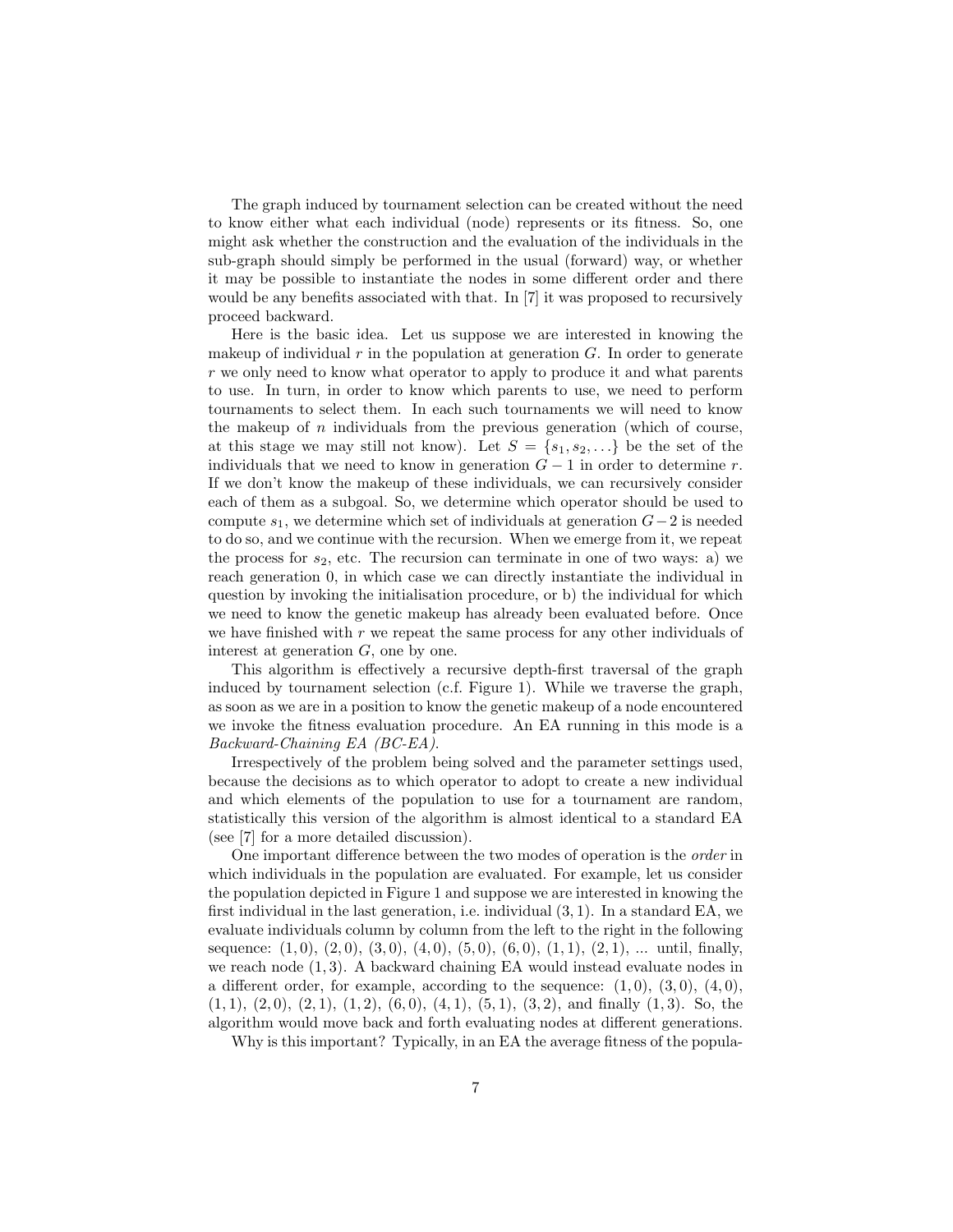tion and the maximum fitness in each generation grow as the generation number grows. In the standard EA the first 3 individuals evaluated have an expected average fitness equal to the average fitness of the individuals at generation 0, and the same is true for the BC-EA. However, unlike for the standard EA, the fourth individual created and evaluated by BC-EA belongs to generation 1, so its fitness is expected to be higher than that of the previous individuals. Individual 5 has same expected fitness in the two algorithms. However, the 6th individual drawn by BC-EA is a generation 1 individual again, while the forward EA draws a generation 0 individual. So, again the BC-EA is expected to produce a higher fitness sample than the other EA. This applies also to the 7th individual drawn. Of course, this process cannot continue indefinitely, and at some point the individuals evaluated by BC-EA start being on average inferior.

This behaviour is typical: a BC-EA will converge faster than an ordinary EA in the first part of a run and slower in the second part. So, if one restricts oneself to that first phase, the BC-EA is not just faster than an ordinary EA because it avoids evaluating individuals neglected by tournament selection, it is also a faster converging algorithm.

## 3 Backward-chaining GP

Based on the ideas summarised in the previous section, we have designed and implemented a Backward-Chaining Genetic Programming (BC-GP) system in Java. The objective is to evaluate whether the BC-EA approach indeed brings significant efficiency gains in the case of large populations and short runs, and whether a BC-GP compares well with an equivalent standard (forward) version of GP in terms of ability to solve problems.

### 3.1 Backward-chaining GP Implementation

Figure 2 provides a pseudo-code description of the key components of our system. The main thing to notice is that we use a "lazy-evaluation" type of approach. We do not create the full graph structure induced by tournament selection: we statically create the nodes in the graph (and store them using two-dimensional arrays) but then edges are only dynamically generated and stored in the stack as we do recursion. This is achieved by choosing genetic operator and invoking the tournament selection procedure only when needed in order to construct an individual, rather than at the beginning of a run and for all individuals and generations.

Also, note that our implementation is rather simplistic, in that it requires the pre-allocation of three  $G \times M$  arrays:

Population is an array of pointers to the programs in the population at each generation. Programs are stored as strings of bytes, where each byte represents a primitive.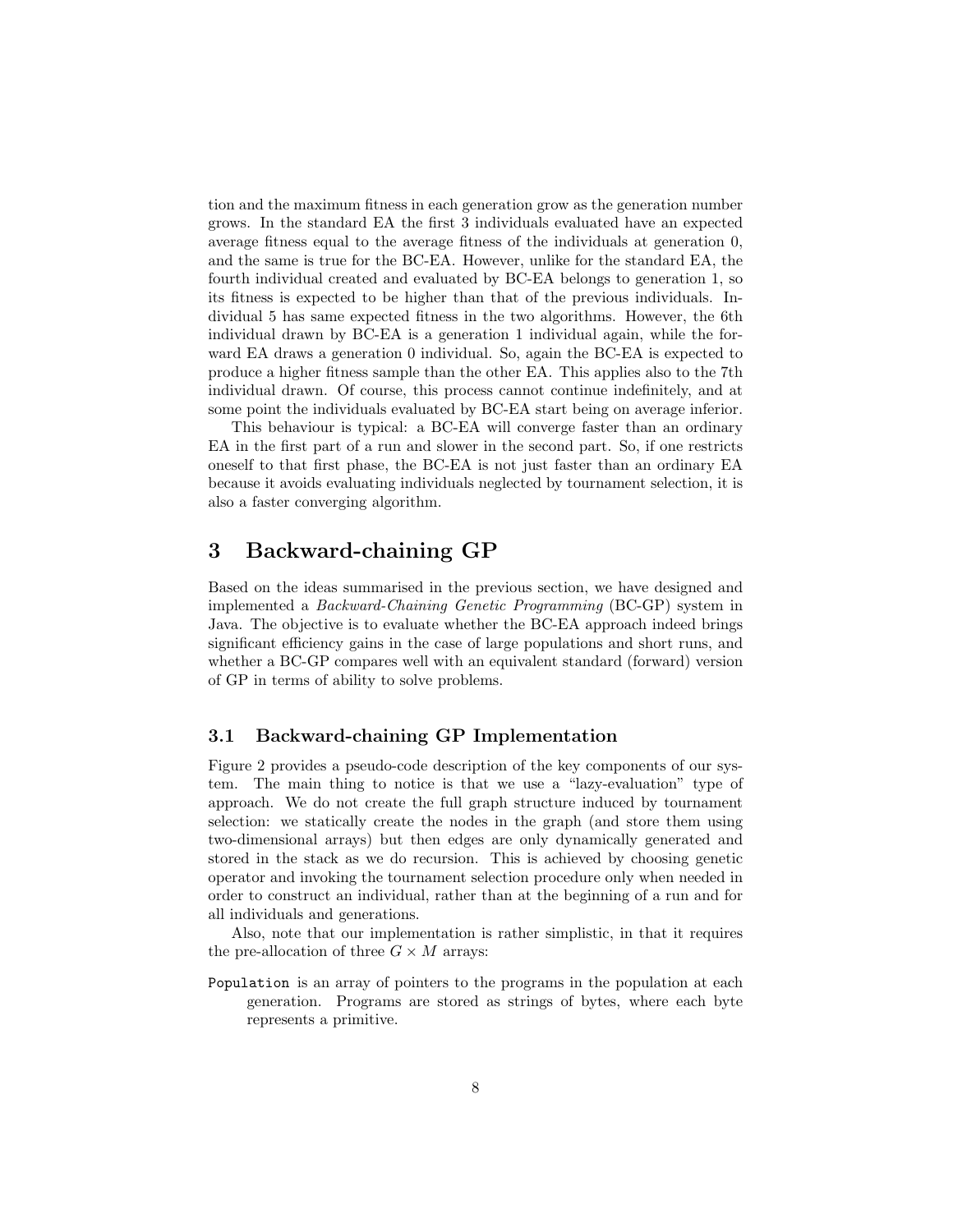```
run(G,M):begin
  Create G x M tables Known, Population and Fitness
 For each individual I of interest in generation G
    evolve_back(I,G)
  return all I of interest
end
```

```
evolve_back(indiv,gen):
begin
 If Known[indiv][gen] then
   return
  if gen == 0 then
   Population[gen][indiv] = random program
  else
    if random_float() < crossover_rate then
      parent1 = tournament(gen-1)
      parent2 = tournament(gen-1)
      Population[gen][indiv] = crossover(parent1,parent2)
    else
      parent = tournament(gen-1)
      Population[gen][indiv] = mutation(parent)
    endif
  endif
 Fitness[gen][indiv] = fit_func(Population[gen][indiv])
  Known[gen][indiv] = true
end
```

```
tournament(gen)
begin
  fbest = 0best = -1repeat tournament_size times
   candidate = random integer 1...M
    evolve_back( gen, candidate )
   if Fitness[gen][candidate] > fbest then
     fbest = Fitness[gen][candidate]
     best = candidate
    endif
 endrepeat
 return( Population[gen][best] )
end
```
Figure 2: Pseudo-code for backward-chaining GP.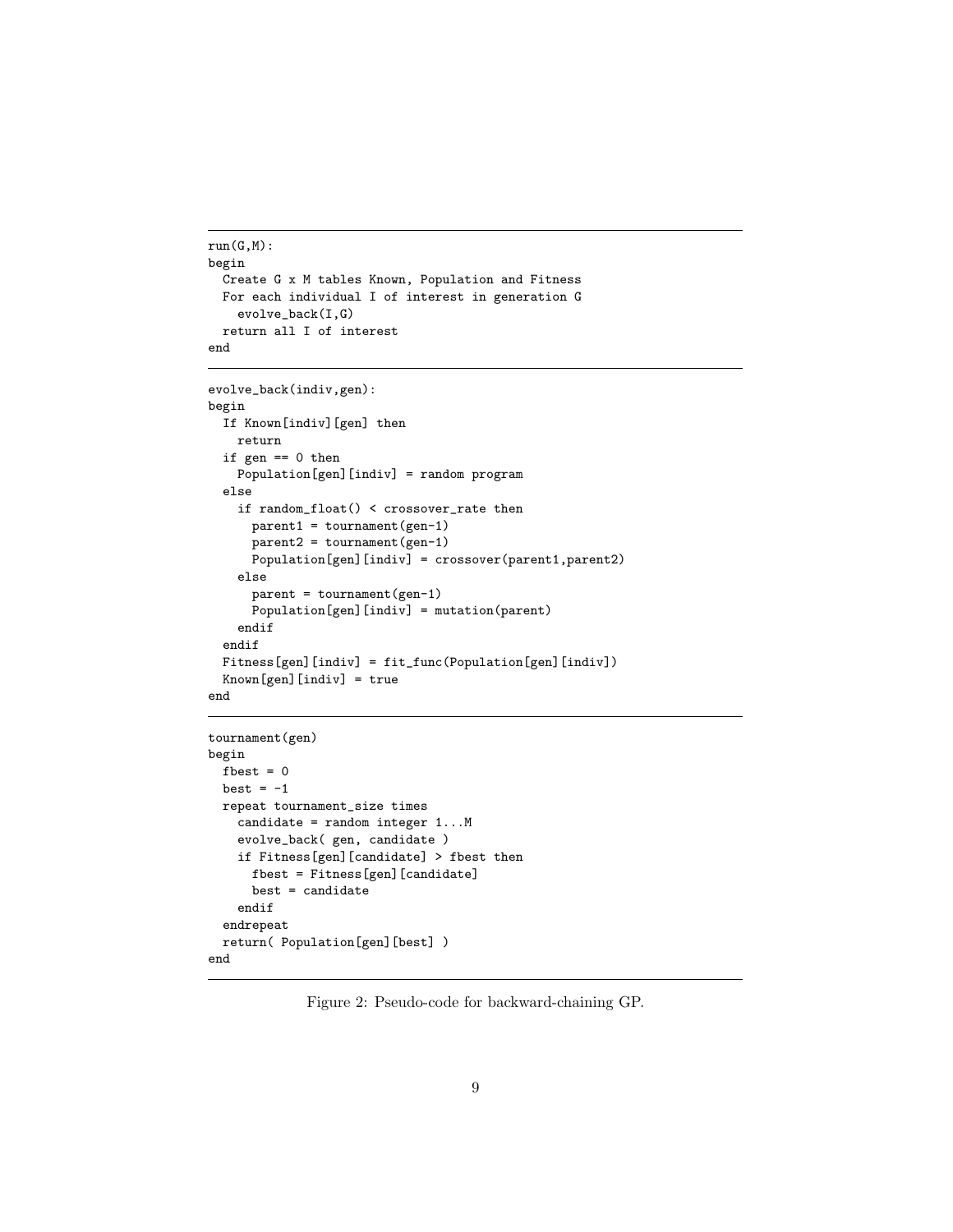- Fitness is an array of single precision floating point numbers. This is used to store the fitness of the programs in Population.
- Known is an array of bits. A bit set to 1 indicates that the corresponding individual in Population has been computed and its fitness has been calculated.

This is wasteful since, in BC-GP, not all the entries of the arrays are used (only those corresponding to individuals sampled by tournament selection are). So, by using more efficient (albeit complex) data structures one could save some memory.

### 3.2 Space and time complexity of BC-GP

Let us evaluate the space complexity of BC-GP and compare it to the space complexity of standard GP. We divide the calculation into two parts:

$$
C = C_{\text{fixed}} + C_{\text{variable}},
$$

where  $C_{\text{fixed}}$  represents the amount of memory (in bytes) required to store the data structures necessary to run GP excluding the GP programs themselves, while  $C_{\text{variable}}$  represents the memory used by the programs. This can vary as a function of the random seed used, the generation number and other parameters and details of a run.

As far as the fixed complexity is concerned, in a forward generational GP system

$$
C_{\text{fixed}}^F = 2 \times M \times (4+4) = 16M
$$

The factor of 2 arises since, in our generational approach, we store both the current and the new generation. This requires 2 vectors of pointers (4 byte each) to the population members and two vectors of fitness values (floats, 4 byte each), where the vectors are of size  $M$ . In BC-GP, instead, we need

$$
C_{\text{fixed}}^B = G \times M \times (4 + 4 + \frac{1}{8}) \approx 8GM
$$

since we need to store one array of pointers, one of floats, and one bit array, all of size  $G \times M$ .

Variable complexity is harder to compute. In a standard GP system this is

$$
C_{\text{variable}}^F \approx 2 \times M \times S_{\text{max}}^F,
$$

where  $S_{\text{max}}^F$  is the maximum value taken by the average program size during each generation of a run. In a BC-GP

$$
C_{\text{variable}}^B = E^B \times S_{\text{avg}}^B,
$$

where  $S_{\text{avg}}^B$  is the average program size during a BC-GP run (i.e., it is the program size averaged over all individuals created in a run) and  $E^B$  is the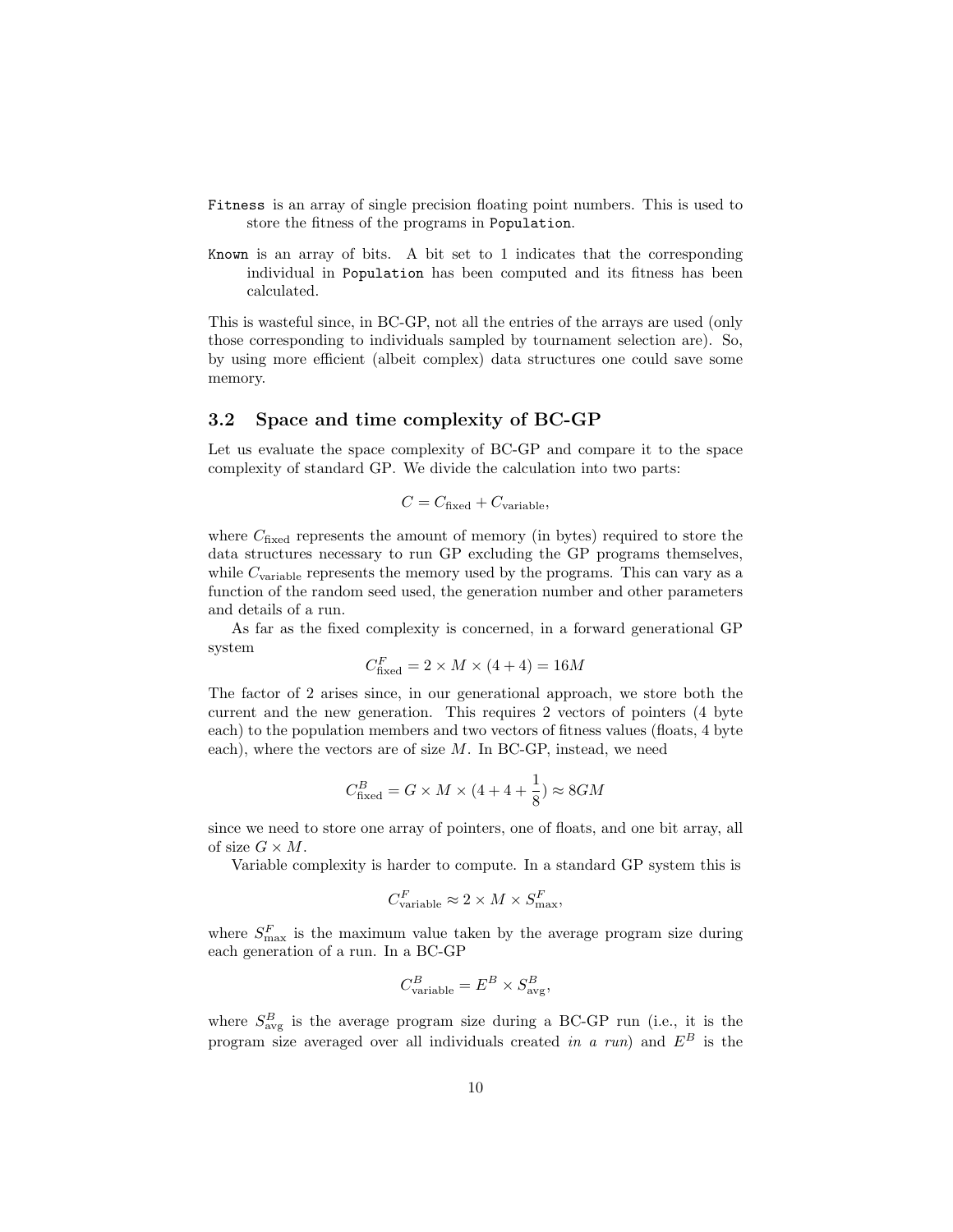number of programs actually created and evaluated during the run ( $E^B \leq$  $E<sup>F</sup> = GM$ ). So, the difference in space complexity between the two algorithms is

$$
\Delta C = C^{B} - C^{F} = M(8G - 16) + E^{B} \times S_{\text{avg}}^{B} - 2 \times M \times S_{\text{max}}^{F},
$$

which indicates that in most conditions the use of BC-GP carries a significant memory overhead. However, this does not prevent the use of BC-GP. For example, in the worst possible case (where all programs are constructed and evaluated) a BC-GP with a population of 100,000 individuals run for 50 generations and with an average program size (throughout a run) of 100 nodes would require around 540MB of memory — an amount of memory readily available in most modern ordinary personal computers.

The memory overhead of BC-GP,  $\Delta C$ , is a function of the average averageprogram-size  $S_{\text{avg}}^B$  and the maximum average-program-size  $S_{\text{max}}^F$ . We know that statistically BC-GP and GP must behave the same, so we should expect  $S_{\text{max}}^F =$  $S_{\text{max}}^B$ , and, consequently, also  $S_{\text{avg}}^B < S_{\text{max}}^F$ . However, because of size changes during the run, we expect  $S_{\text{avg}}^B \neq S_{\text{avg}}^F$ . If we require BC-GP to compute only very few individuals in the last generation (e.g., just one), then BC-GP will construct many individuals in the first generations of a run, and, typically, very few in the last generations, while a forward GP will always compute equal numbers of individuals at all generations. If *bloat* [5] happens in a particular problem, then both GP and BC-GP will show bloat. However, since with BC-GP we only evaluate very few individuals in the last generations of a run those where bloat is typically most marked — we should expect to see that  $S_{\text{avg}}^B$ is significantly smaller than  $S_{\text{avg}}^F$ . That is, in these conditions the programs created in a BC-GP are on average smaller than those created by GP. So, we should expect  $S_{\text{avg}}^B \ll S_{\text{max}}^F$ .

These effects partly mitigate the memory overhead,  $\Delta C$ , of BC-GP. Also because BC-GP tends to evaluates smaller programs than GP it has an impact on run time too. To see this we need to assess the computational effort T required to run GP and BC-GP. As is usual in GP, T is effectively determined by the cost of running the fitness function (the costs of recursive calls and array updates in BC-GP are negligible compared to fitness evaluation). The cost of fitness evaluation depends on various factors, but it is typically approximately proportional to the number of primitives in the program to be evaluated (i.e., executed) and the number of fitness cases  $N$ . So, if we express  $T$  in number of primitives executed, we have

$$
T^F=G\times M\times N\times S^F_{\text{avg}}
$$

for standard GP, and

$$
T^B = E^B \times N \times S^B_{\text{avg}}
$$

for BC-GP. So, the saving provided by BC-GP is

$$
\Delta T = T^{F} - T^{B} = N \times (G \times M \times S_{\text{avg}}^{F} - E^{B} \times S_{\text{avg}}^{B}).
$$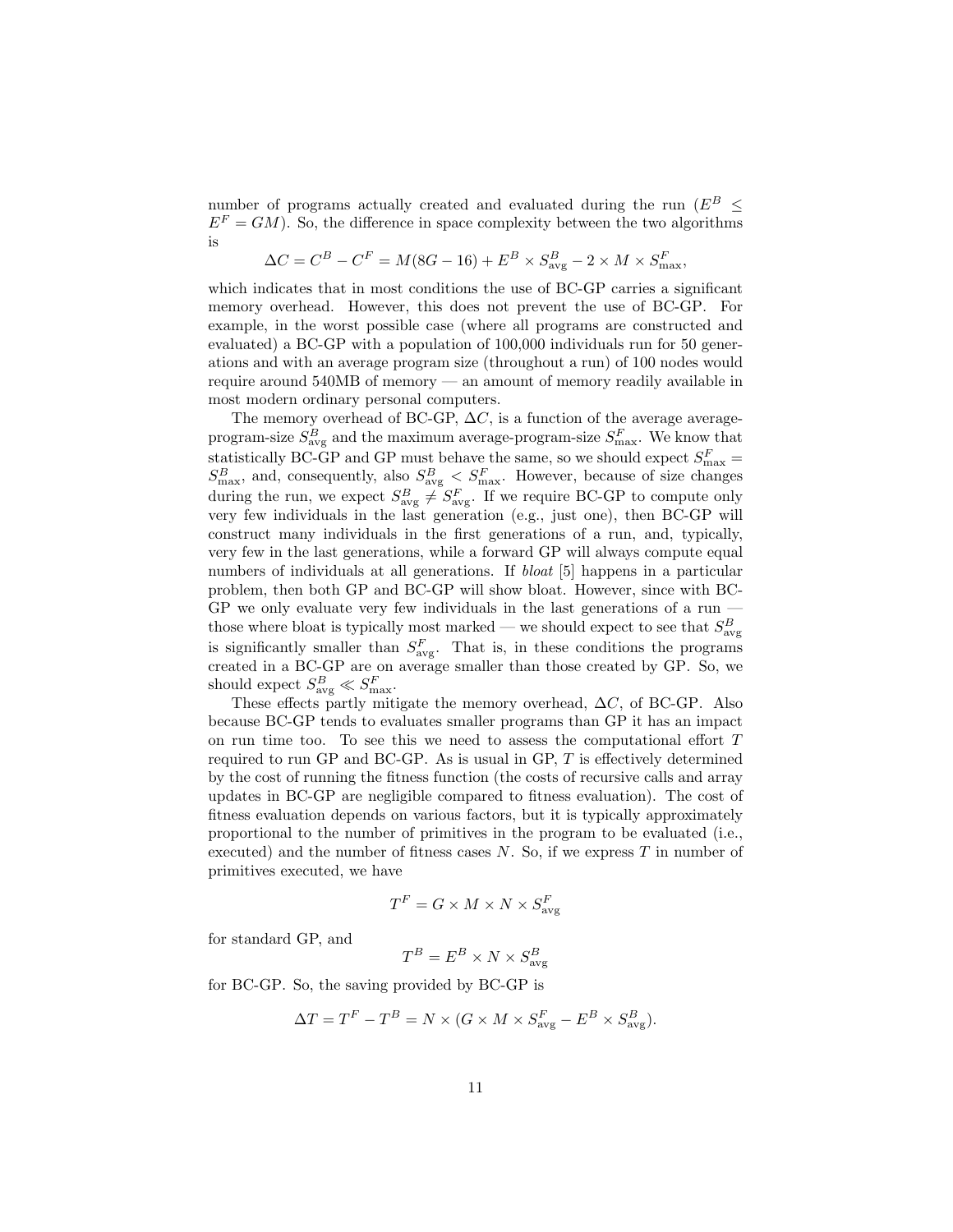That is, for a bloating population the parsimony of BC-GP in terms of fitness evaluations is compounded with its parsimony in terms of average program sizes. As will be shown in the next section, in some conditions this can lead to considerable computational savings.

### 4 Experimental Results

#### 4.1 Test problems and setup

We used backward chaining GP in a variety of experiments on three continuous symbolic regression problems where the objective was to induce a target function from examples. The target functions were a univariate quartic polynomial, a multivariate quadratic polynomial and a multivariate cubic polynomial. The quartic polynomial is  $f(x) = x^4 + x^2 + x^3 + x$ . For this problem we used 20 fitness cases of the form  $(x, f(x))$  obtained by choosing x uniformly at random in the interval  $[-1, +1]$ . One multivariate polynomial, Poly-4, is  $f(x_1, x_2, x_3, x_4) = x_1x_2 + x_3x_4 + x_1x_4$ . For this problem 50 fitness cases of the form  $(x_1, x_2, x_3, x_4, f(x_1, \dots, x_4))$  were used. They were generated by randomly setting  $x_i \in [-1, +1]$ . The second multivariate polynomial, Poly-10, is  $f(x_1, \dots, x_{10}) = x_1x_2 + x_3x_4 + x_5x_6 + x_1x_7x_9 + x_3x_6x_{10}$ . Also for this problem we used 50 fitness cases of the form  $(x_1, \dots, x_{10}, f(x_1, \dots, x_{10}))$ , which, again, were obtained by randomly setting  $x_i \in [-1, +1]$ . The function set for GP included the functions  $+,-,\times$  and the protected division DIV. I.e. if  $|y| \leq 0.001$  $DIV(x, y) = x$  else  $DIV(x, y) = x/y$ . The terminal set included the independent variables in the problem (x for Quartic,  $x_1, x_2, x_3, x_4$  for Poly-4 and  $x_1, x_2, ...$  $x_{10}$  for Poly-10).

Fitness was calculated as the negation of the sum of the absolute errors between the output produced by a program and the desired output on each of the fitness cases.

We used binary tournaments  $(n = 2)$  for parent selection. The initial population was created using the "grow" method with max depth of 6 levels (the root node being at level 0). We used 80% standard sub-tree crossover (with uniform random selection of crossover points) and 20% point mutation with a  $2\%$  chance of mutation per tree node. The maximum number of generations G was 10, 20 and 30. The population size  $M$ , depending on target polynomial, was 100, 1 000, 10 000 and 100 000.

For each setting we performed 1,000 independent runs of both the backward and the standard version of the algorithm applied to the three problems.

In symbolic regression problems the fitness of programs in the population, even after a prolonged period of evolution, can be extremely variable. Since the mean is a linear function, the mean population fitness can be seriously changed by individuals with outstandingly poor fitness. So while both algorithms draw, at each generation, individuals from the same distribution the measured means can be different. While observed means are similar in most generations, even averaging over many runs, the mean of means is still sometimes affected by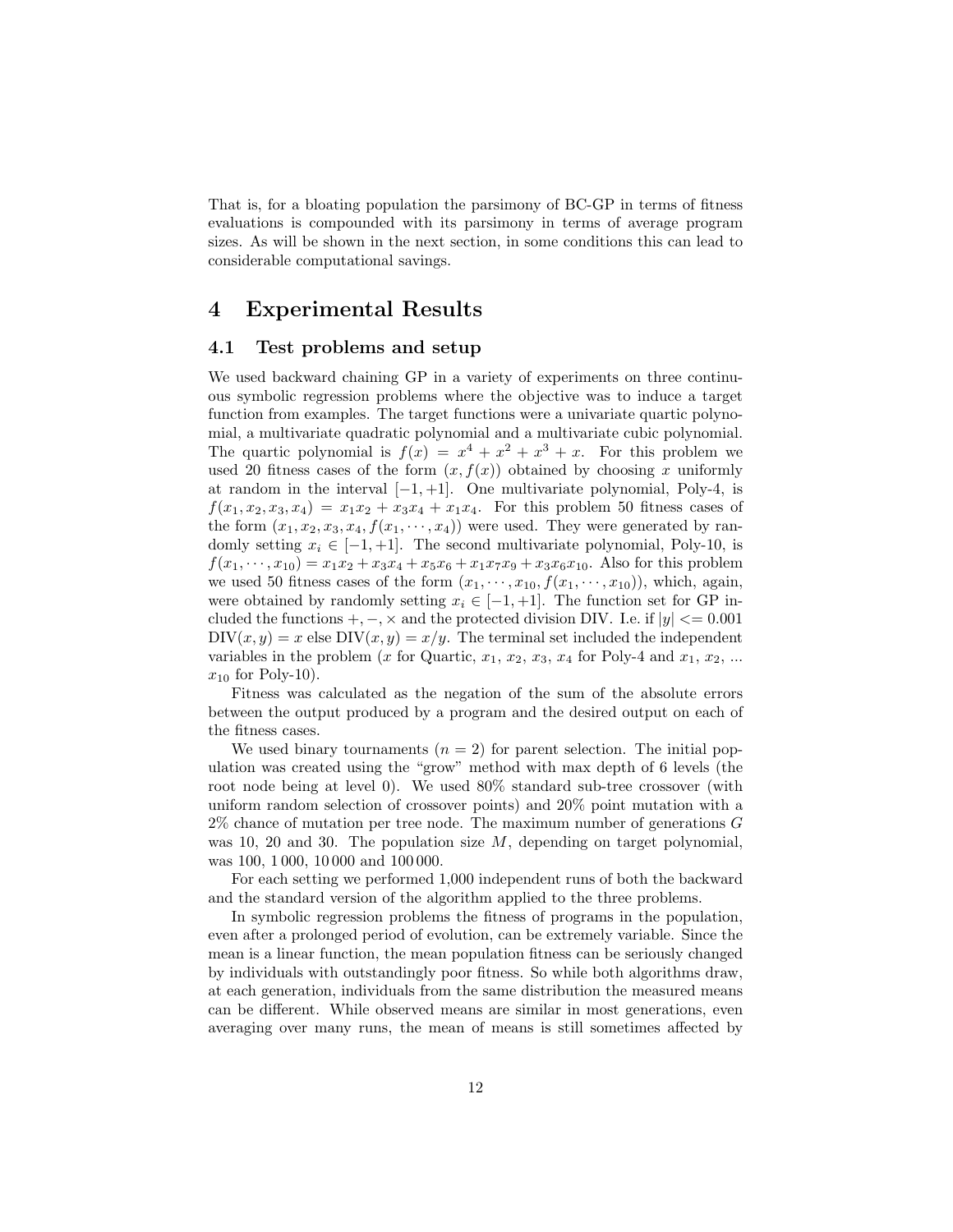

Figure 3: Quartic polynomial regression problem. Normal (forward GP, solid line) contrasted with effort and chance of success with backward chaining GP (generation 10, 20 and 30, population size 100, average over 1000 runs).

noise injected by poor individuals. In contrast other statistics, e.g. the median and best, are non-linear and much less effected by the worst in the population. Therefore, we chose to plot the best and the proportion of successful runs.

To make a comparison between the algorithms possible, for BC-GP we computed statistics every M fitness evaluations, and we treated this interval as a generation even though the fitness evaluations may be spread over several generations. In the BC-GP we computed only one individual in the last generation (i.e.  $m(0) = 1$ ).

### 4.2 Effectiveness and efficiency comparison

Figures 3, 4 and 5 show the cumulative number of fitness evaluations required to solve the quartic polynomial. (I.e. to find a program with an error of less than 10<sup>−</sup><sup>5</sup> summed across all fitness cases.) The error bars indicate standard error (based on the binomial distribution). With a small population of 100, as expected, with all three run lengths (10, 20 and 30 generations) backward chaining initially does slightly better. However the difference may not be statistically significant. With a bigger population (1 000, c.f. Figure 4, or 10 000, c.f. Figure 5), however, BC-GP is always better than or equal to standard GP. In all cases, with a population of  $M = 10000$ , for almost all generations, both forward and backward GP almost always solve the quartic polynomial. Nevertheless backward chaining reaches 100% faster.

The four-variate polynomial, Poly-4, is much harder than Quartic. This is an interesting test case since it requires large populations to be solvable in most runs. Figure 6 shows the fraction of successful runs (out of 1000 runs) on the Poly-4 problem contrasting forward GP (run for 30 generations) against BC-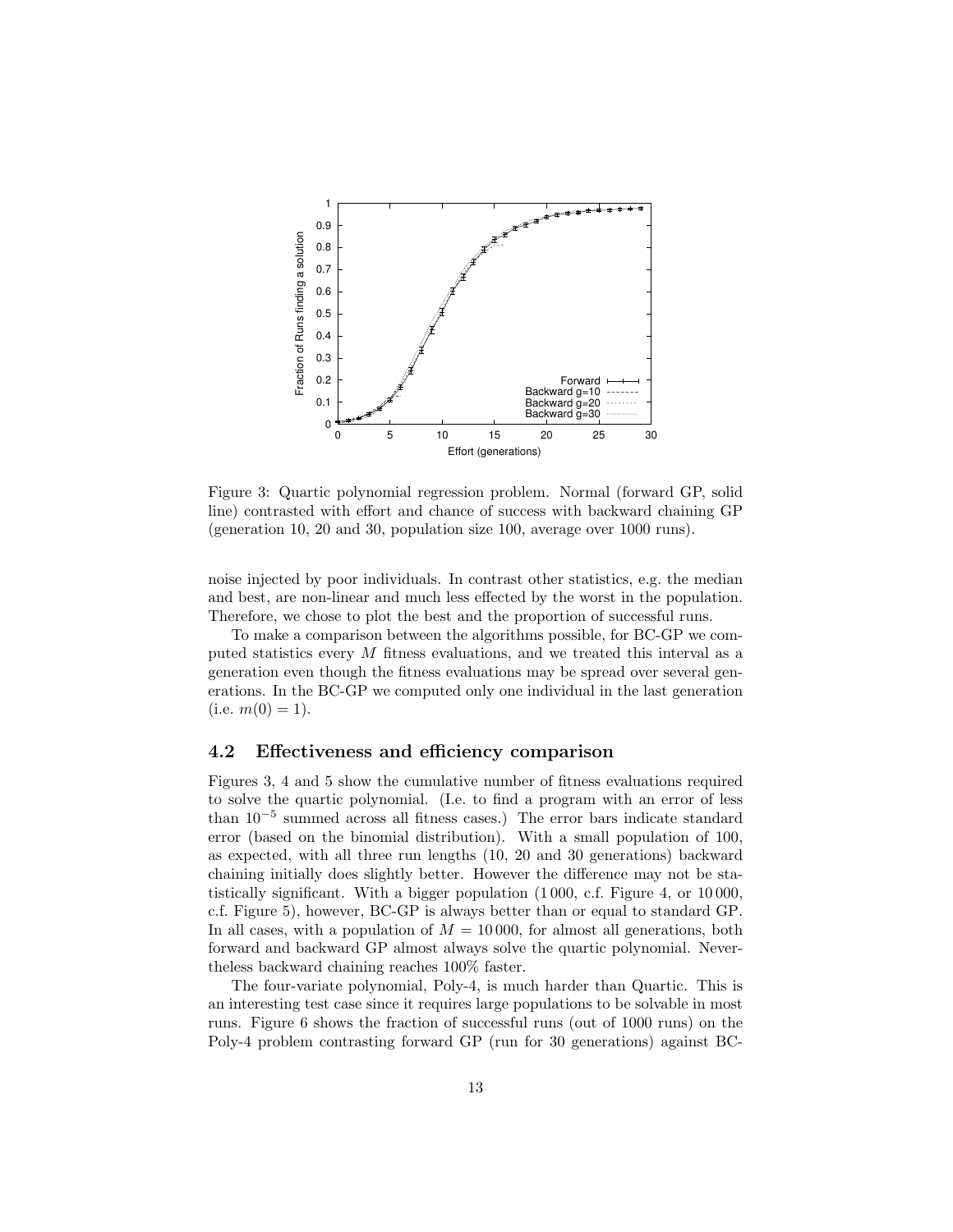

Figure 4: Quartic polynomial regression problem. As Fig.3 but with population of 1000. Note, except near the end of runs backward chaining (dotted lines) consistently gives a higher chance of success for the same number of fitness evaluations.



Figure 5: Quartic polynomial regression problem. As Fig.3 but with population of 10 000. Again backward chaining consistently gives a higher chance of success for the same number of fitness evaluations.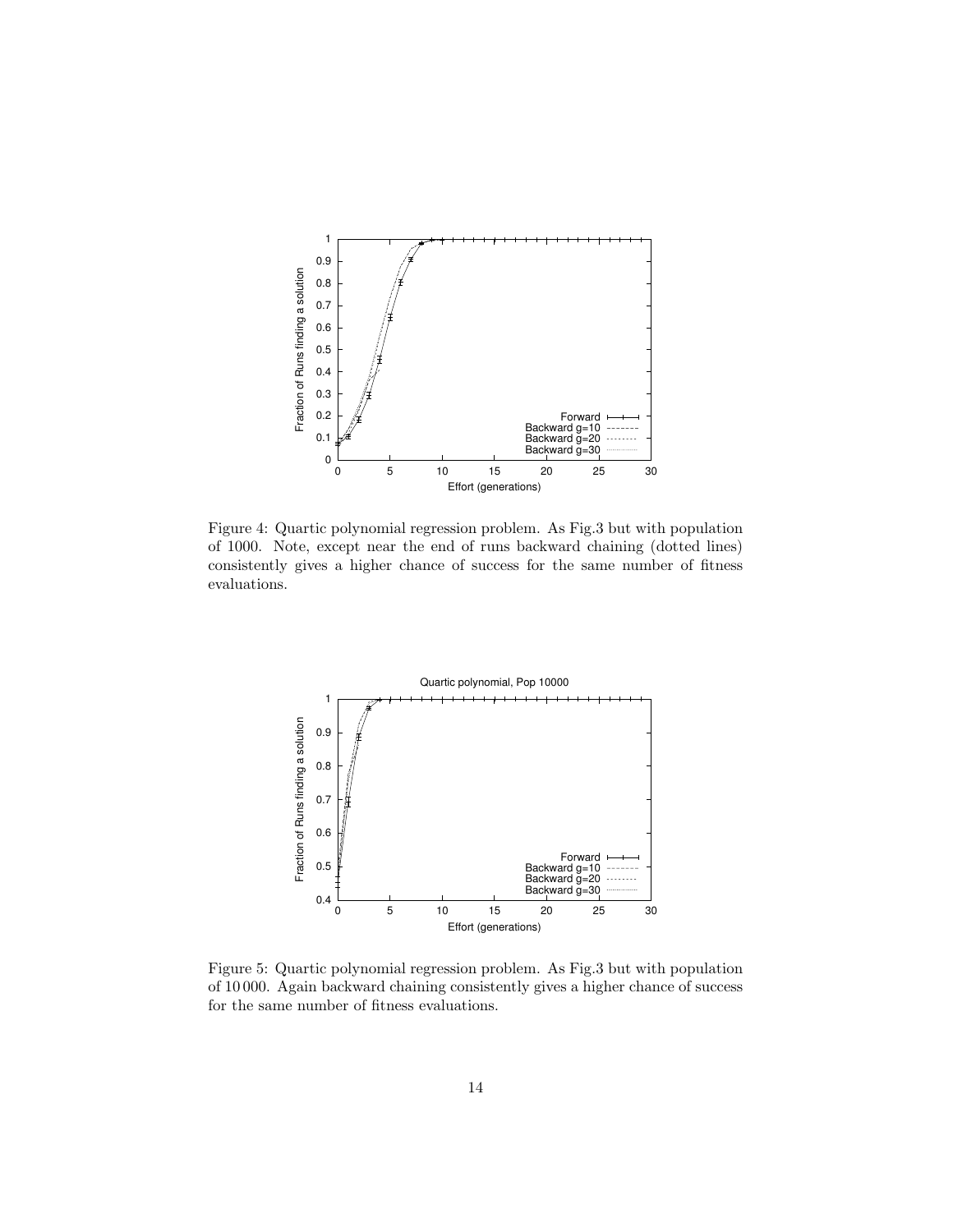

Figure 6: Fraction of successful runs (out of 1000 runs) on the Poly-4 problem for forward GP (30 generations) and BC-GP (10, 20 and 30 generations) with populations of 100 000. Only the first 15 generations are shown for ease of comparison. For  $G = 20$  and  $G = 30$  backward chaining GP (dotted lines) consistently finds better programs for the same number of fitness evaluations.

GP (run for 10, 20 and 30 generations) when the population includes 100 000 individuals. In 122 (out of 1000) 10-generation runs BC-GP solved the problem almost instantly but other runs made no progress after that. However, when run for 20 and 30 generations, BC-GP found more solutions faster than forward GP for generations 0...3. The difference between the two algorithms is statistically significant. Table 1 shows that, by the end of the runs, the backward chaining GP evolved solutions of similar fitness but took, depending on number of generations, between 33% and 91% fewer fitness evaluations.

Symbolic regression of Poly-10 is very hard. We tried 1000 runs with populations of 100, 1000 and 10 000 and 10, 20 or 30 generations. Neither the standard nor the backward chaining GP found a solution in any of their 9000 runs. Table 2 shows that, by the end of the runs, the backward chaining GP evolved solutions of similar fitness but took, depending on number of generations, between 27% and 75% fewer fitness evaluations. Figure 7 shows in all three cases (10, 20 and 30 generations) except right at the end of runs, the backward chaining GP on average finds better programs for the same effort.

Finally, to assess the behaviour of BC-GP with respect to bloat and to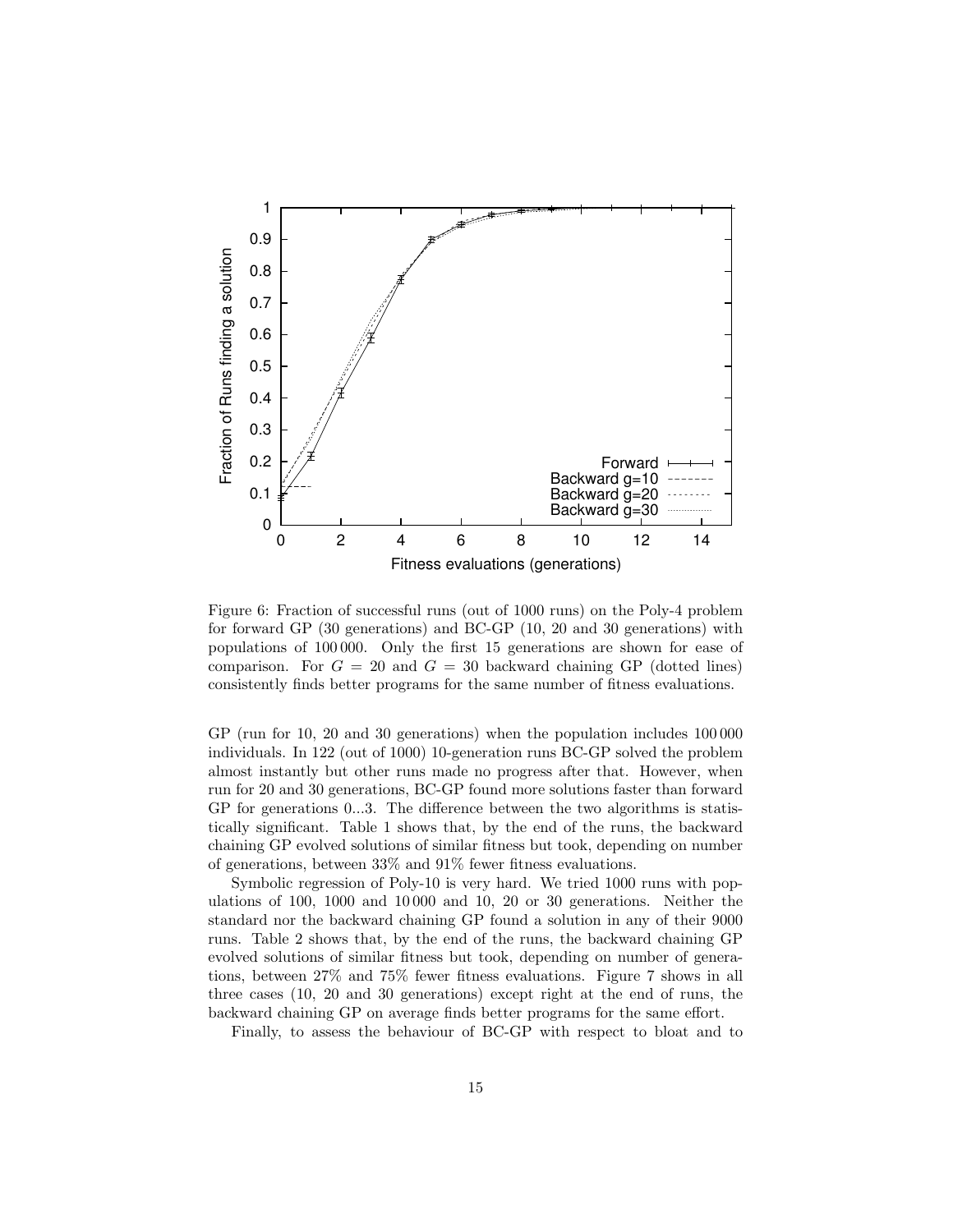|            | Forward |                          | <b>Backward</b> |                 |        |
|------------|---------|--------------------------|-----------------|-----------------|--------|
| $\rm Gens$ | Best    | Evals                    | Best            | Evals           | Saving |
|            | fitness |                          | fitness         |                 |        |
| 10         |         | $0.030 \text{ } 1000000$ | 0.122           | 89600           | 91%    |
| 20         |         | 2 000 000                |                 | 0.001 1 046 000 | 48%    |
| 30         |         | 3 000 000                |                 | 2015000         | 33%    |

Table 1: Normal GP v. Backward chaining on Poly 4 problem. Population 100 000. Means of 1000 runs.

Table 2: Best-of-run results for normal GP and backward chaining GP on Poly-10 problem. Population 10 000. Means of 1000 runs.

|      | Forward       |         | <b>Backward</b> |         |        |
|------|---------------|---------|-----------------|---------|--------|
| Gens | $_{\rm Best}$ | Evals   | <b>Best</b>     | Evals   | Saving |
|      | Fitness       |         | Fitness         |         |        |
| 10   | 14.5          | 100 000 | 15.6            | 25 000  | 75%    |
| 20   | 13.6          | 200 000 | 14.2            | 122000  | 39%    |
| 30   | 13.0          | 300 000 | 13.4            | 219 000 | 27%    |



Figure 7: Error summed over 50 test cases for Poly-10 regression problem (means of 1000 runs, with populations of 10 000). Except near the end of runs, backward chaining (dotted lines) consistently finds better programs for the same number of fitness evaluations.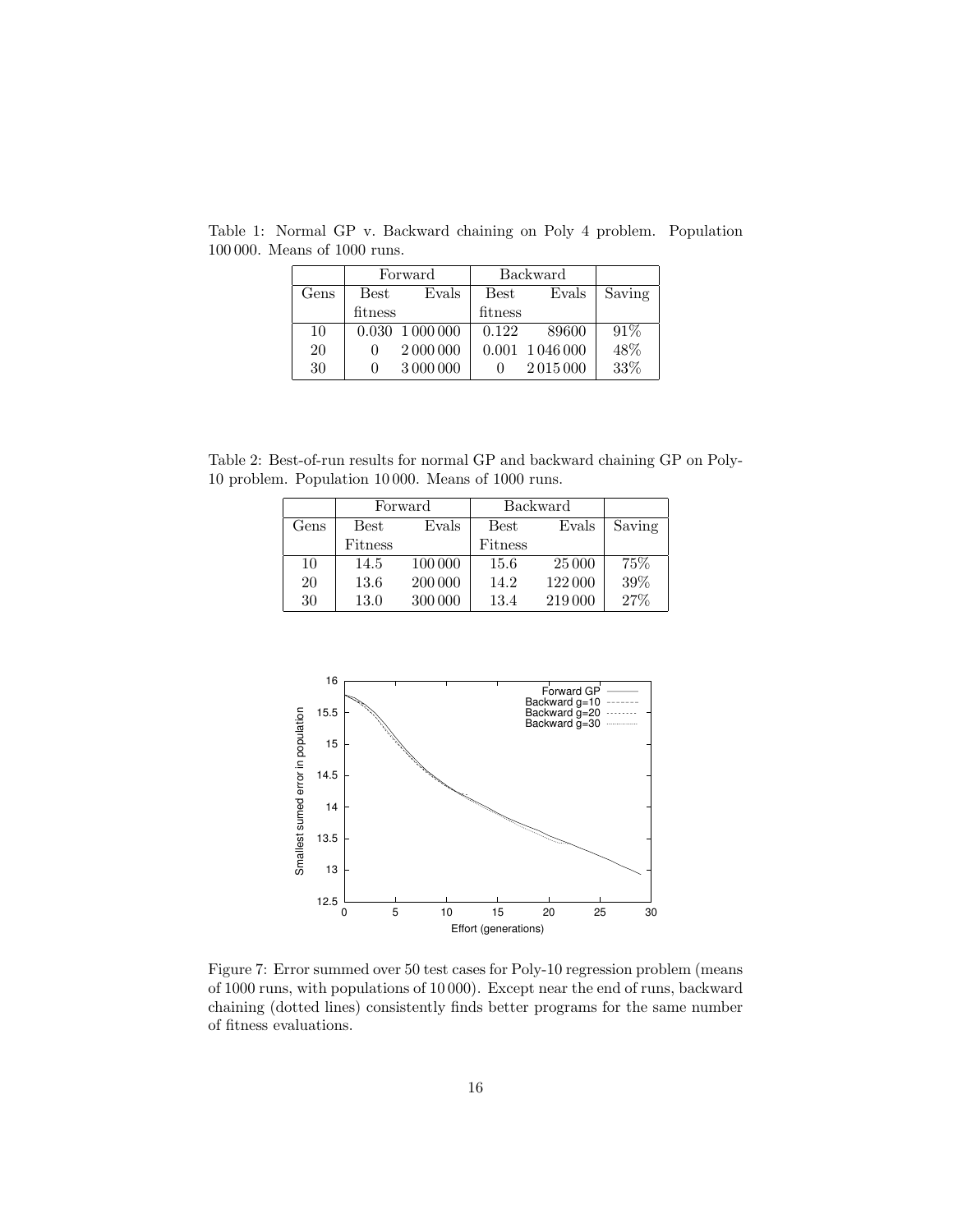|               |         | Forward     | <b>Backward</b> |             |  |
|---------------|---------|-------------|-----------------|-------------|--|
|               | $M=100$ | $M = 10000$ | $M = 100$       | $M = 10000$ |  |
| E             | 3000    | 300 000     | 2540            | 219 000     |  |
| $S_{\rm avg}$ | 16.43   | 24.12       | 11.64           | 10.55       |  |
| T             | 2460000 | 362 000 000 | 1480000         | 116 000 000 |  |
| Saving        |         |             | $40\%$          | 68%         |  |
| Solved        | $2\%$   | $94\%$      | $3\%$           | $93\%$      |  |

Table 3: Time complexity comparison between normal GP and backward chaining GP on Poly-4 (30 generations). Means of 100 runs. (See Section 3.2 for the meaning of symbols.)

evaluate its effective time complexity we re-run Poly-4 with populations of 100 and 10 000 for 30 generations (performing 100 independent runs in each case) while collecting program size statistics. Table 3 illustrates that GP and BC-GP had essentially the same performance in terms of ability to solve the problem (bottom row), but that average program sizes in BC-GP were substantially smaller. Compounding this with the saving in terms of fitness evaluations (15% for  $M = 100$  and 27% for  $M = 10000$ , BC-GP had an average time complexity of between 40% and 68% fewer primitive evaluations.

## 5 Conclusions

We exploited a recent theoretical analysis [7] of the sampling behaviour of tournament selection over multiple generations to build a new, highly efficient realisation of GP: backward chaining genetic programming (BC-GP). Thanks to its special way of recursively computing programs and fitnesses backward from the last generation to the first, BC-GP offers a combination of simplicity, fast convergence, increased efficiency in terms of fitness evaluations and primitive evaluations, statistical equivalence to a standard GP, reduced bloat and broad applicability. This comes only at the cost of an increased memory use. In future research we intend to test the new algorithm on other problems and explore possible ways of further improving the allocation of trials and decision making in BC-GP.

## Acknowledgements

The authors would like to thank Chris Stephens and Darrell Whitley for helpful comments and suggestions.